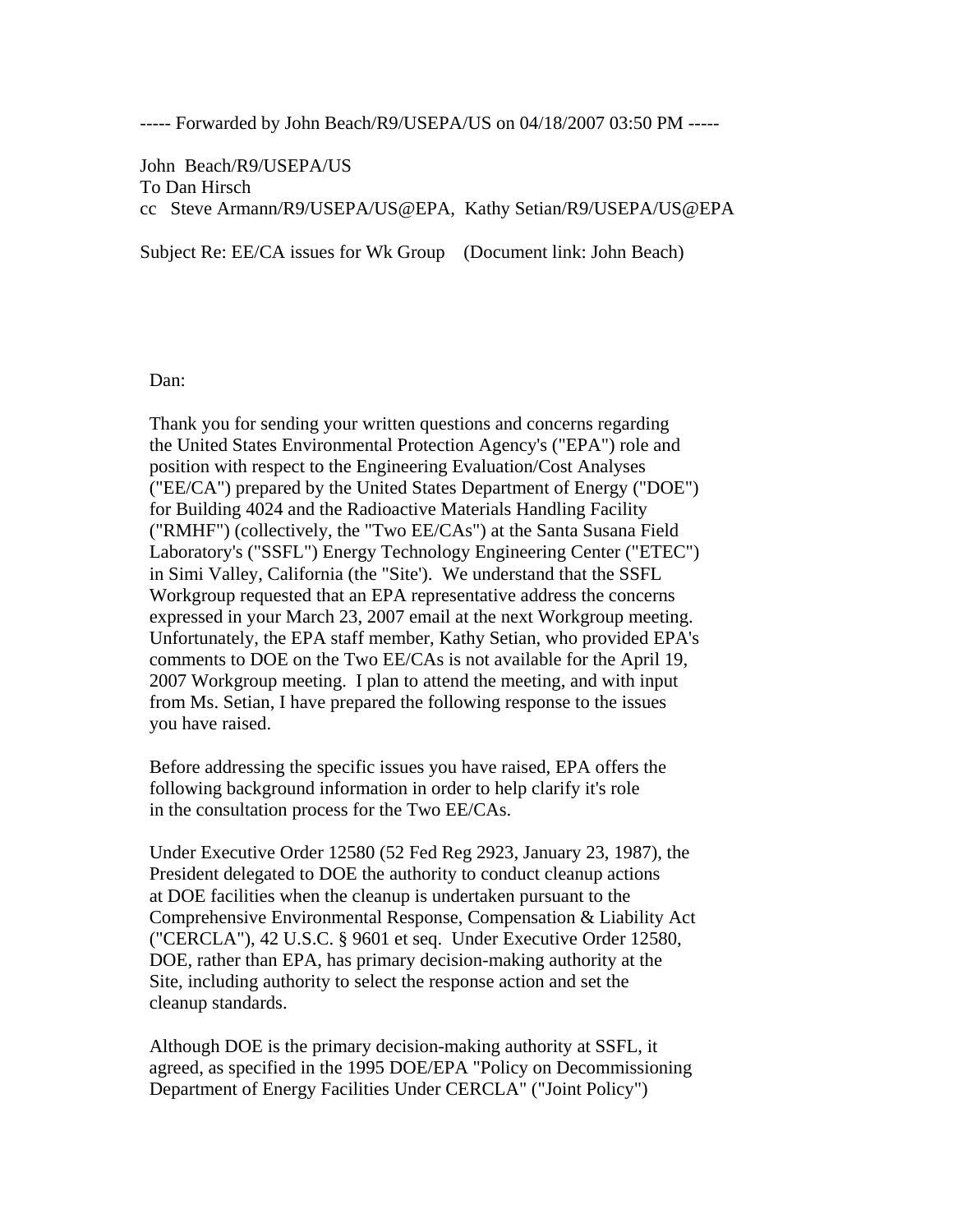(attached), to consult with EPA when decommissioning its facilities under CERCLA. Although the Joint Policy gives EPA a consultation role, it gives EPA no legal authority to take any additional action at Building 4024, the RMHF, or at any other part of the Site. Neither Executive Order 12580 nor the Joint Policy gives EPA authority to formally approve, disapprove, or otherwise authorize DOE's actions.

 DOE has elected to use its authority as the lead agency to address the radiological contamination at Building 4024 and the RMHF using non time-critical removal actions. In November 2006, DOE initiated consultation with EPA under the Joint Policy, and it requested that EPA review working drafts of the Two EE/CAs the following month. EPA provided DOE with comments on the Two EE/CAs on January 11, 2007 (attached). Those comments are strictly limited to DOE's non time-critical removal actions proposed for the Building 4024 and RMHF facility footprints.

 On April 26, 2002 EPA provided DOE with comments on the Draft Environmental Assessment for ETEC, and on December 5, 2003 provided DOE with comments on the Final Environmental Assessment for ETEC (both attached). In its comments, EPA recommended that DOE: (1) use the CERCLA process to evaluate and select a cleanup alternative for ETEC, and (2) collect additional site investigation data of a quantity and quality sufficient to support a risk-based cleanup level and remedy for the Site. EPA stands by the position it expressed in its April 26, 2002 and December 5, 2003 comment letters. EPA communicated that fact in its February 21, 2007 letter to DOE (attached).

 As you know, EPA recently announced that it will perform a new Hazard Ranking System analysis to determine whether the SSFL property as a whole has a preliminary score sufficient for possible listing on the National Priorities List. That action does not change these comments.

 To address the specific issues you raised in your e-mail, I have inserted EPA's responses into the text of your original e-mail below.

| CBGHirsch@aol.c |
|-----------------|
|                 |

03/23/2007 John Beach/R9/USEPA/US@EPA 09:16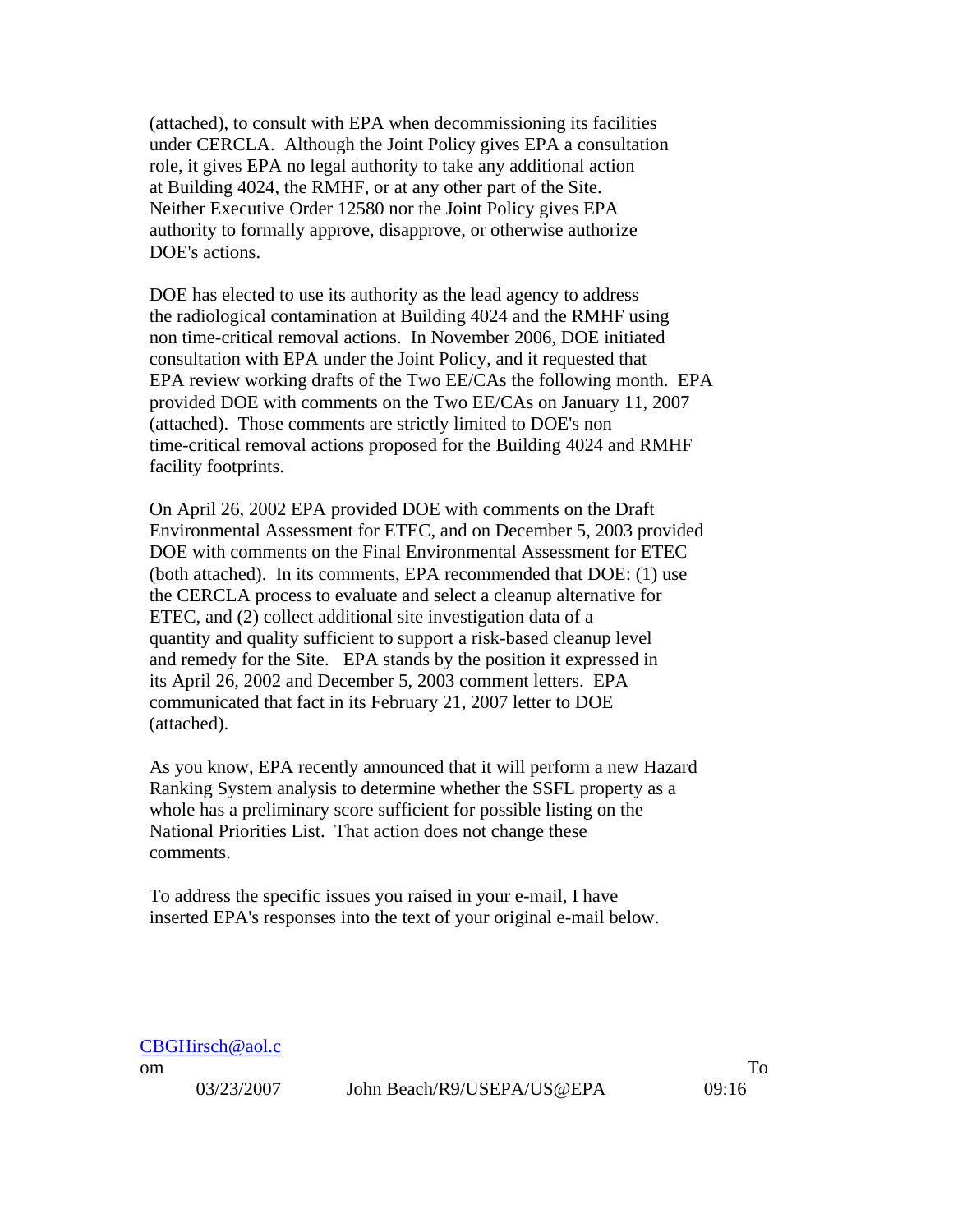AM cc marie@rainwaterassociates.com Subject EE/CA issues for Wk Group

John --

You asked for a summary of the issues we would like EPA to address about its EE/CA consultation:

1/ The basis for EPA reversing its long-held position that the site should be cleaned up to the most restrictive (from a health standpoint) land use scenario, which in the case of SSFL was held to be rural residential, given current zoning and other factors. Instead, EPA OK'd the EE/CAs using the suburban residential scenario.

 <EPA Response 1> EPA has not reversed its position on DOE's cleanup at SSFL. EPA's position, as expressed in our April 26, 2002 and December 5, 2003 comment letters to DOE, remains that the cleanup at the Site should follow the CERCLA process. EPA's CERCLA guidance calls for the lead agency at a site to consider the reasonably anticipated future land use when setting cleanup levels and selecting a remedy (OSWER Directive No. 9355.7-04) (attached). Under the guidance, DOE, as the lead agency, is directed to consult with local land use officials and the public about anticipated future land uses at the facility footprints for Building 4024 and the RMHF and at the Site as a whole. After consultation, DOE, not EPA, has the authority to make a final determination regarding the reasonably anticipated future land use and the appropriate cleanup levels and remedy. The Two EE/CAs, having been issued prior to DOE's final land use determination, refer to "unrestricted land use". EPA generally defines unrestricted land use to mean residential use. In rare instances if land use was reasonably anticipated to be subsistance farming, EPA would provide an alternative exposure scenario. Unless DOE makes an alternative land use determination, it is appropriate to use residential exposure as the baseline for unrestricted use.

 EPA has conducted a file review and interviewed the Site's previous project manager, Tom Kelly. Although Mr. Kelly drafted a table in 1999 entitled "A Comparison of DOE Approved Cleanup Levels for ETEC, 10-6 Residential Levels and "Background" Levels",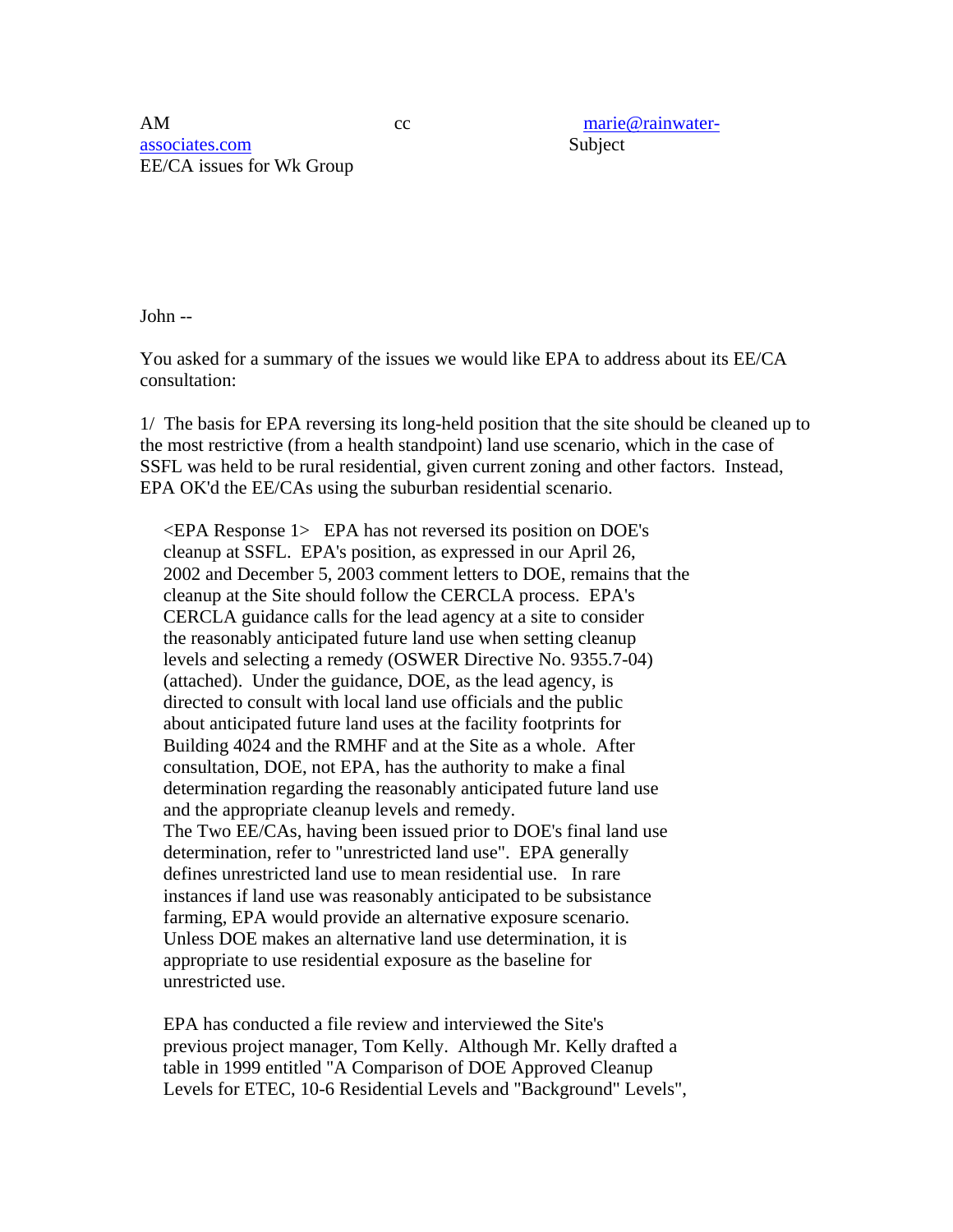the purpose of that table was to illustrate differences in ideal detection limits for EPA's proposed Area 4 survey and the final status survey that DOE proposed at the time. The values presented in that table as "EPA 10-6 Level" were based on a subsistence farming exposure scenario, named "rural residential" in the source document cited. To the best of our knowledge, EPA has never taken the position that subsistence farming is the appropriate exposure scenario for setting cleanup levels at the Site. We do not believe that the table was ever intended to be, or represented as, our position on what the final cleanup levels should be at SSFL.

2/ The basis for EPA reversing its long-held policy that the cleanup objective was to get as close to 10-6 as feasible, falling back on the minimum amount necessary and only after justifying it by the 9 CERCLA criteria. Instead, EPA OK'd the EE/CAs setting the objective as cleaning the site up to anywhere in the 10-4 to 10-6 range for the scenario chosen, which in the real world means 10-4. The reversals by EPA on Items 1 and 2 collectively meant approving standards that were as much as 10,000 times less protective than EPA previously had insisted upon.

 <EPA Response 2> EPA has not reversed its position regarding DOE's use of the appropriate risk scenarios for setting cleanup levels at the Site. The Two EE/CAs incorporate EPA's recommendation that the removal actions achieve the objective of "[lowering] the excess cumulative cancer risk to an individual from exposure to site radiological contaminants in soil to a nominal range of 10-4 to 10-6, using 10-6 as the point of departure" (italics added). This wording is based on language in the National Oil and Hazardous Substances Pollution Contingency Plan (The NCP, 40 CFR 300), the regulation that defines that standard.

3/ The basis for EPA saying in its January letter that the EE/CAs don't meet EPA guidance for EE/CAs, but EPA would give its assent to them anyway.

 $\leq$ EPA Response 3> EPA did not say that the Two EE/CAs did not meet EPA guidance for EE/CAs. EPA's guidance on preparation of EE/CAs allows for flexibility based on the circumstances at each site. EPA believes that DOE's "streamlined" approach to the Two EE/CAs is appropriate given the nature of the cleanup activities and the circumstances presented at Building 4024 and the RMHF.

4/ The basis for EPA reversing its long-standing insistence that there be a new site characterization (in this case, characterization of the two areas to be remediated) rather than rely on the earlier Rocketdyne work that EPA formally found flawed and needing to be redone.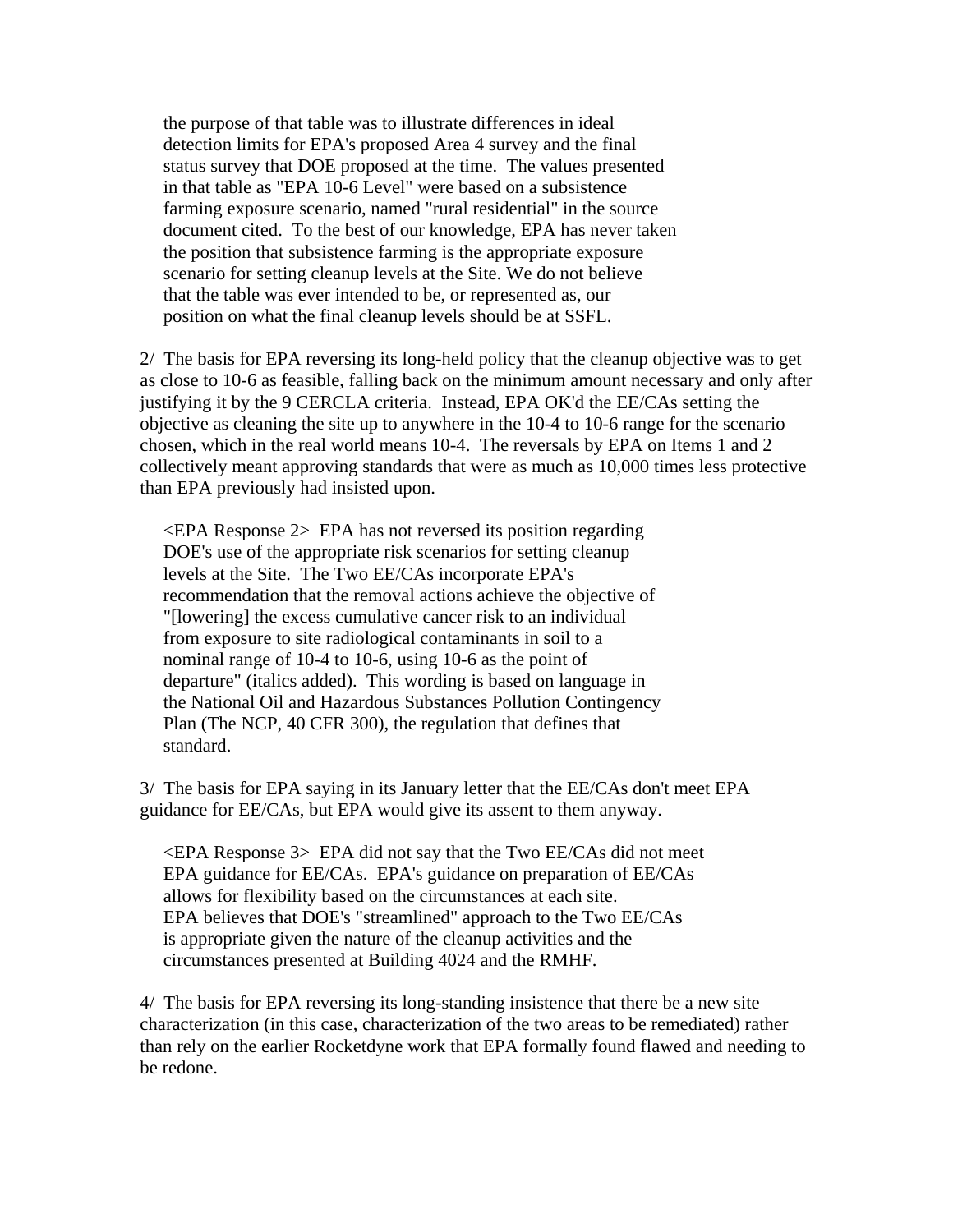<EPA Response 4> As stated in the Two EE/CAs, before completion of the removal actions, DOE will perform additional sampling at Building 4024 and the RMHF, as part of a final status survey, to confirm that the removal action objectives identified in the EE/CAs have been met. With respect to site characterization for all other portions of the Site (i.e., everything but the facility footprints for Building 4024 and the RMHF) EPA's position, as expressed in the April 26, 2003 and December 5, 2003 comment letters to DOE, continues to be that the clean up should follow the CERCLA process. Our comments on and consultation regarding the EE/CA's does not changed that assessment.

5/ The basis for EPA reversing its long-standing position that the site would not be safe for unrestricted residential use given the lack of adequate characterization, use of insufficiently protective cleanup criteria, and failure to rigorously follow CERCLA. Instead, EPA approved RR/CAs saying those areas would be released for unrestricted residential use.

 <EPA Response 5> In order to understand EPA's comments on the Two EE/CAs, it is critical to distinguish between (1) the facility footprints for Building 4024 and the RMHF and (2) the rest of the Site. EPA believes that the cleanup of the facility footprints at Building 4024 and the RMHF, as proposed in the Two EE/CAs, will make those two specific parcels safe for unrestricted use. With respect to the remainder of the Site, EPA has not reversed its position, expressed in the April 26, 2003 and December 5, 2003 comment letters to DOE, as discussed above. Our comments on and consultation regarding the EE/CA's does not change that assessment.

6/ The basis for EPA reversing its long-standing position that the cleanup decisions had to be subject to significant public opportunities for comment and involvement. Instead, EPA signed off on EE/CAs that were initially only noticed by single ad in two papers, with no notification of their availability via the mailing list for community members and no notification to reporters or legislators. <<SNIP>>

 $\leq$ EPA Response 6(a) $> A$ s the lead agency, DOE is responsible for providing public notice of the EE/CAs' availability for comment. EPA had no role in DOE's public notice process or decision making. Concerns regarding the adequacy of DOE's public involvement process should be raised with DOE.

6/ <<Continuation from SNIP above>> Additionally, EPA agreed to EE/CAs that did not even include the cleanup levels to be used, merely saying that after the public comment period was over, "a risk management decision would be made" about what those levels should be--with no indication of who would make the decision, on what basis, and with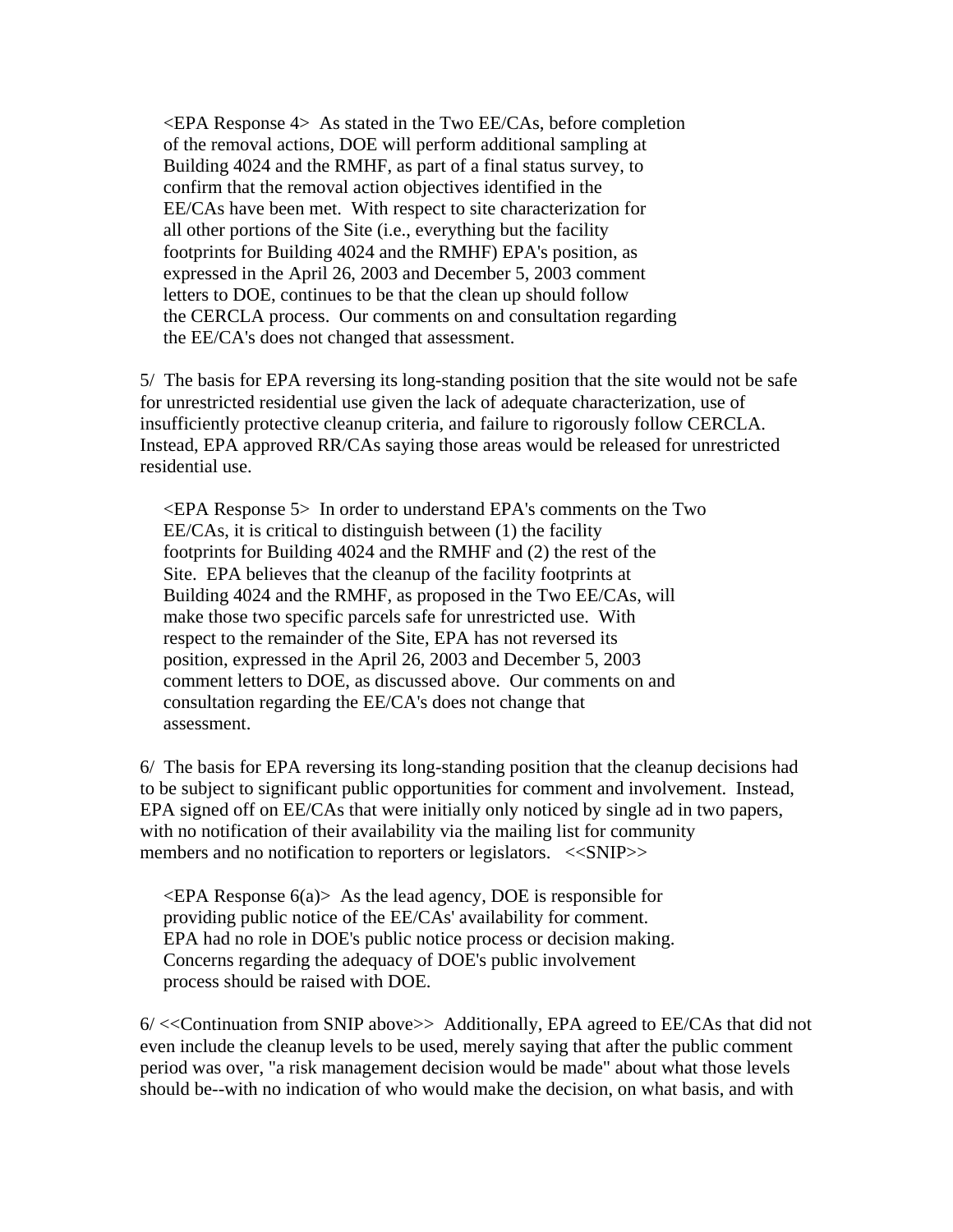no opportunity for public review and comment.

 $\leq$ EPA Response 6(b) $>$  The EE/CAs describe the risk management decision process specified by CERCLA and the NCP. In that process, following a removal action, residual risks are evaluated. If the residual cancer risk estimates fall within the range of 10 -6 to 10-4, risk management decisions about the protectiveness of the remedy and the need for additional cleanup are made by the lead agency (DOE, in this case). The EE/CAs also describe the public involvement component of removal actions that is provided in the NCP.

 The removal actions are DOE actions. Questions or concerns about future public involvement or DOE decision criteria for their risk management decisions should be directed to DOE.

7/ Whether, as DOE claims, EPA has now approved its cleanup decisions. Even if the approval is supposedly limited to these two EE/CAs, how can EPA do anything other than approve, or be seen as approving, the overall cleanup standards for the site, given that it has now approved the same standards for these two areas--reversing years of EPA position?

 $\leq$ EPA Response 7> EPA's comments on the Two EE/CAs are strictly limited to the removal actions at the facility footprints for Building 4024 and the RMHF. With respect to the rest of the Site, EPA stands by its position, as expressed in the April 26, 2003 and December 5, 2003 comment letters to DOE, that the cleanup should follow the CERCLA process.

8/ Any communications to and from legislators about EPA's actions with regards these EE/CAs. What concerns have been expressed by legislators? What commitments were made by EPA? Has EPA lived up to the commitments it made the legislators about the EE/CAs?

 $\leq$ EPA Response 8> We have had a number of conference calls with representatives of elected officials regarding our consultative role and comments on the EE/CAs. Their concerns are similar to those you expressed in your e-mail, including questions about the nature of our role in the removal actions and site-wide cleanup and whether our previous statements remain in force. EPA believes that it has met the commitments it has made to the legislators.

9/ Plans for future consultations with DOE over the remaining cleanup, which we understand is accelerating and will soon close out. Leach field; tritium contamination in groundwater; the overall release of the site, as to rad contamination?